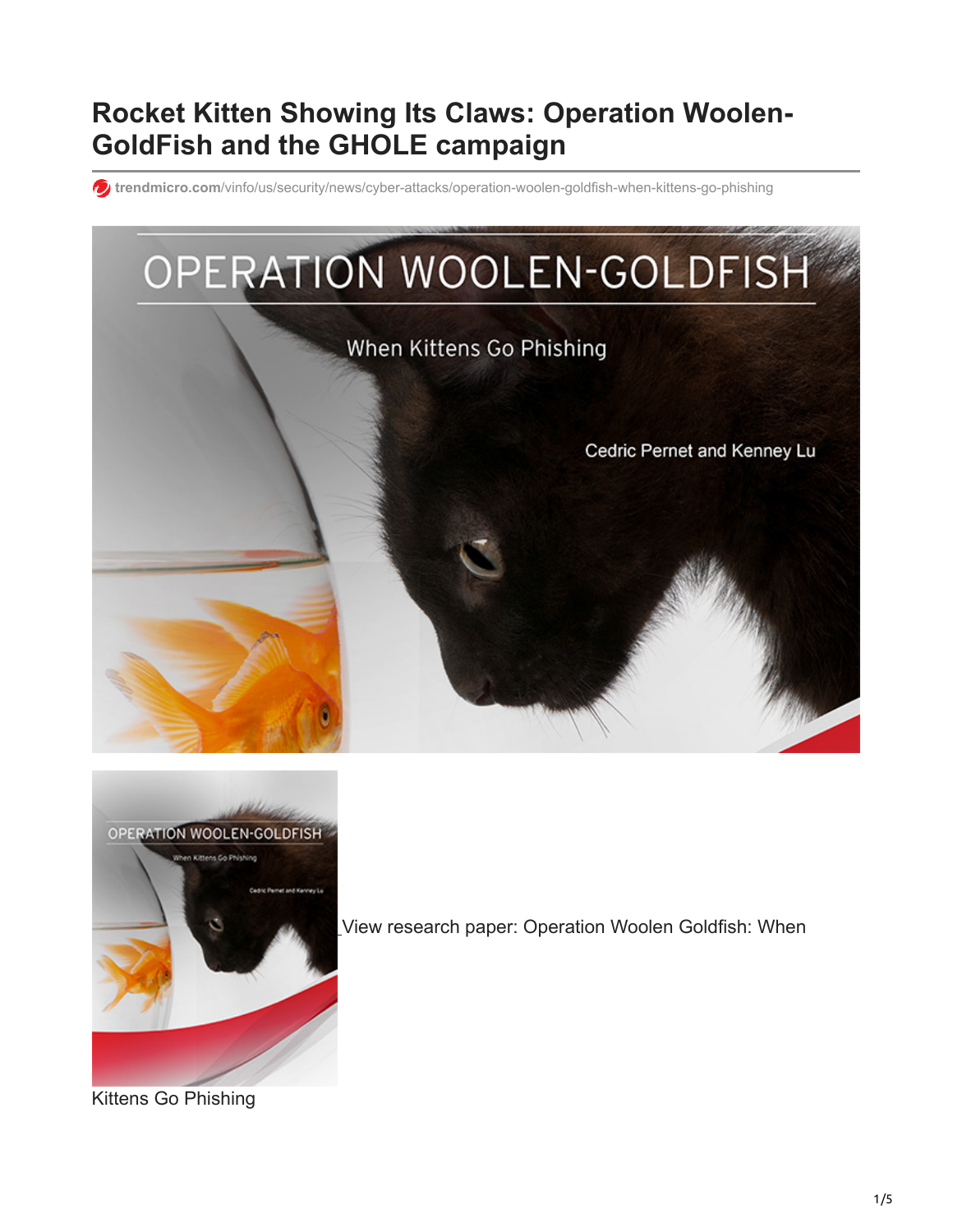Rocket Kitten refers to a cyber threat group that has been hitting different public and private Israeli/European organizations. It has launched two campaigns so far: a malware campaign that exclusively makes use of GHOLE malware, as well as a targeted attack dubbed as "Operation Woolen-GoldFish" that's possibly state-sponsored.

GHOLE is a malware family that was discussed in the 31st Chaos Communication Congress of the Chaos Computer Club (31C3), during a lecture that tackled its ongoing involvement in targeted attacks. Based on the compilation date of its oldest samples, the malware is believed to have been active since 2011, and has been used by Rocket Kitten in their targeted attacks.

Operation Woolen-GoldFish, on the other hand, is a cyber attack campaign that we suspect to be state-sponsored, or at the very least politically-motivated. It has been attacking the following targets:

- Civilian organizations in Israel
- Academic organizations in Israel
- German speaking government organizations
- European government organizations
- European private companies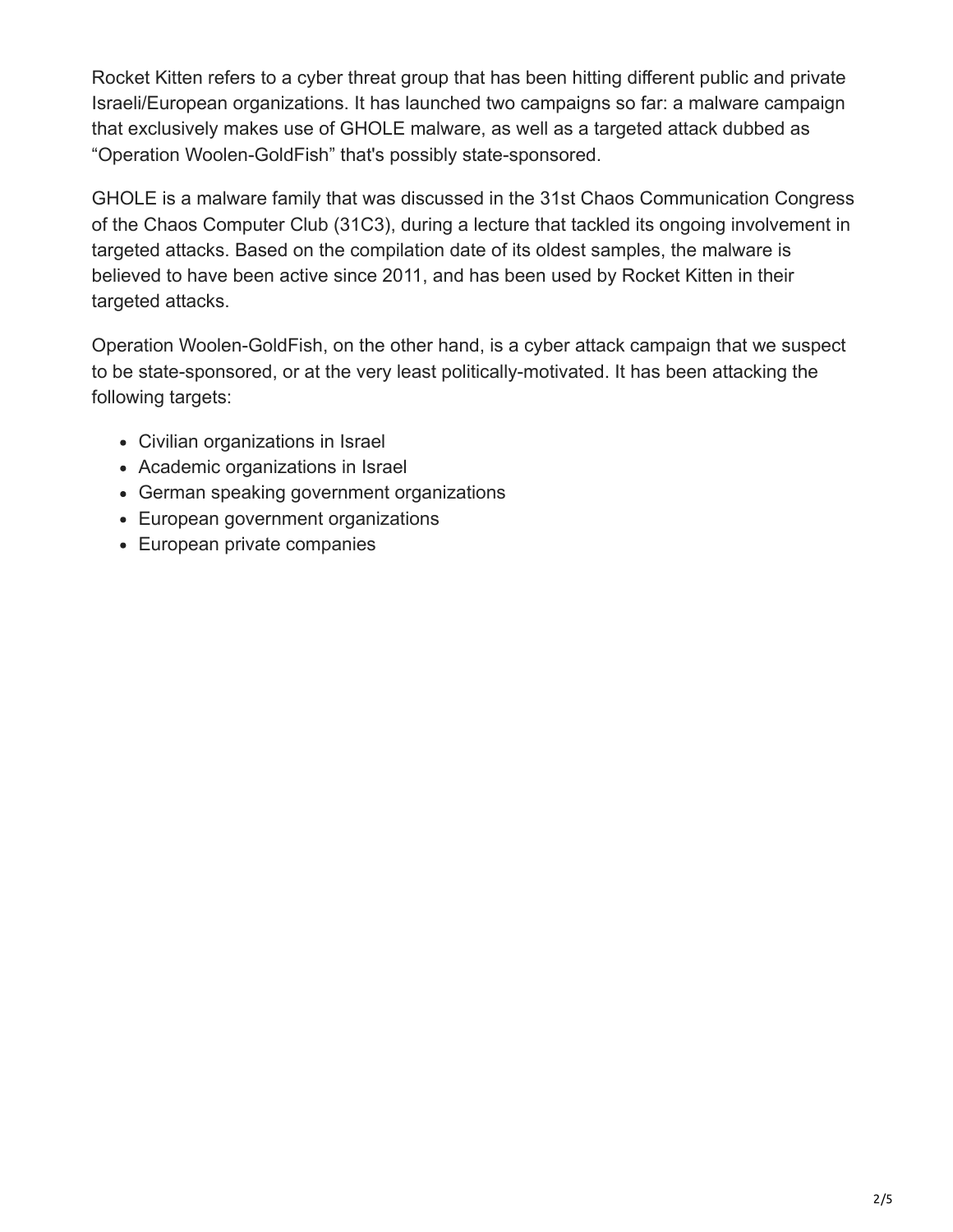

*Background, Analysis, Findings*

## **GHOLE Malware Campaign:**

• In February 2015, we received an alert that involved an infected Excel file that, upon analysis, proved to be part of the GHOLE malware campaign, one of Rocket Kitten's campaigns.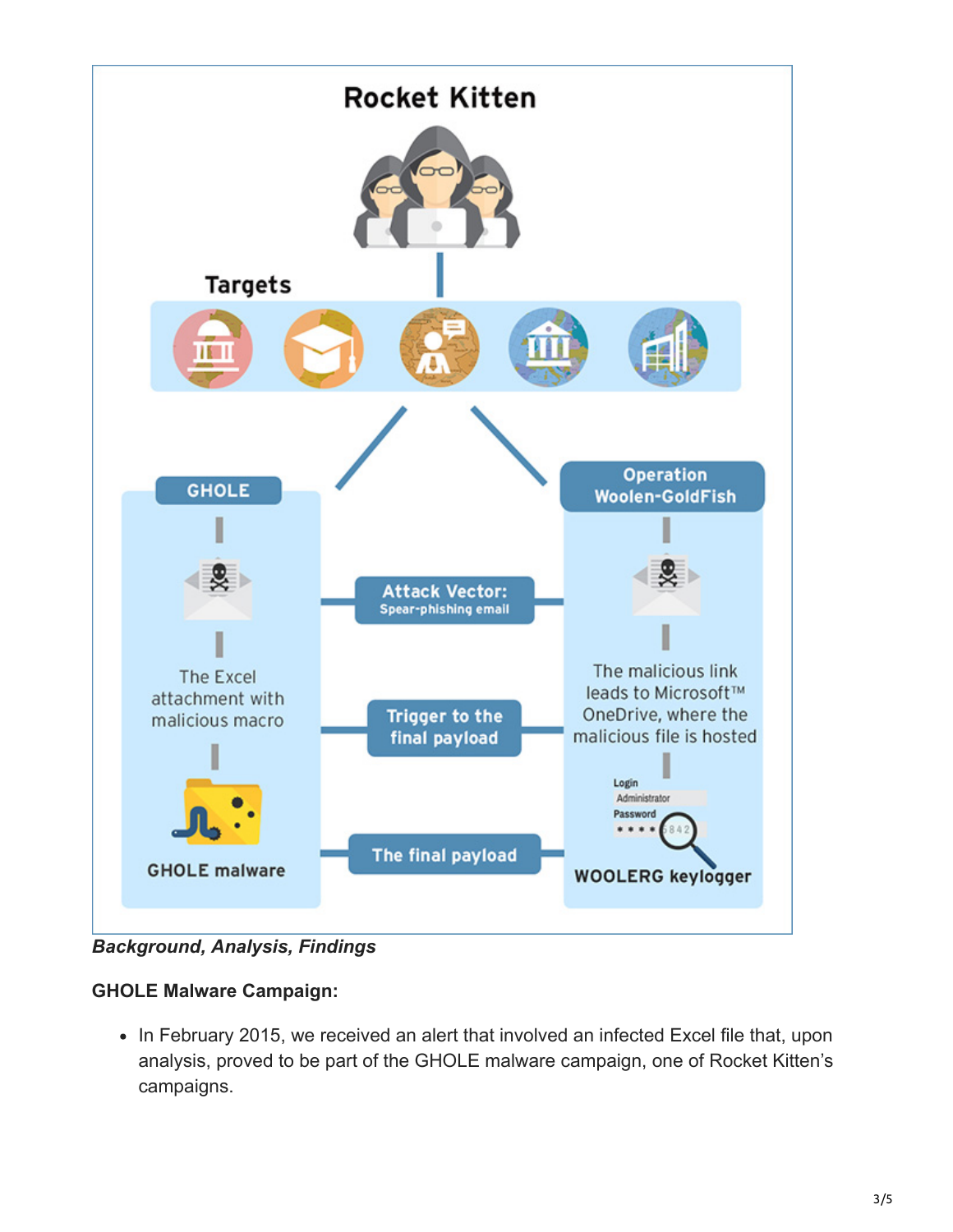- The GHOLE malware campaign involves victims being sent spear-phishing emails with malicious attachments. The attachment is usually an Excel file that contains a malicious macro.
- When clicked, the Excel file drops a .DLL file that will then be executed by the malicious macro embedded in the Excel file.
- The Excel file is tailored to trick the user into running the macro. If the user does not enable the macro content, the .DLL file will not be executed.
- GHOLE is a malware family derived from a modified Core Impact product. Core Impact is a penetration-testing product made by Core Security, a legitimate company.
- Further analysis revealed that the GHOLE variants involved in the operation connect to C&C servers hosted mainly in Germany. The servers are registered under one customer by the name of Mehdi Mavadi. We are hesitant in attributing the attack to such an identity as the name itself is quite common, and that the customer's servers may simply be compromised and being used as a proxy rather than actually providing infrastructure for the Rocket Kitten group.

## **Operation Woolen-GoldFish:**

- Similar to the GHOLE malware campaign, Operation Woolen Goldfish involves spearphishing emailsembedded with a malicious link that leads to a OneDrive link. The link goes directly to a malicious file download.
- The malware payload was initially found to be a variant of GHOLE, but further samples led to te discovery of a new payload: a variant of a keylogger known as the CWoolger keylogger. It is detected as TSPY\_WOOLERG.A.

## *Possible Attribution*

Analyzing the malicious documents in the spear phishing emails of their Microsoft Office metadata, we narrowed down the suspects to one "Wool3n.H4t", whose name appears in most of the document samples found as the last known modifier. His other accomplices include entities who go by the names "aikido1" and "Hoffman".

We looked deeper into the identity of Wool3n.H4t and discovered the following:

- He may have been running an underground hacking blog under the same nickname, with the only two entries signed by "Masoud pk"
- "Masoud pk" may possibly be the true identity of Wool3n.H4t. "Masoud" belongs in the top 500 commonly used first names in Iran.
- A debug string found in the CWoolger keylogger code shows that the compiler is identified as Wool3n.H4T.

#### **Conclusion**